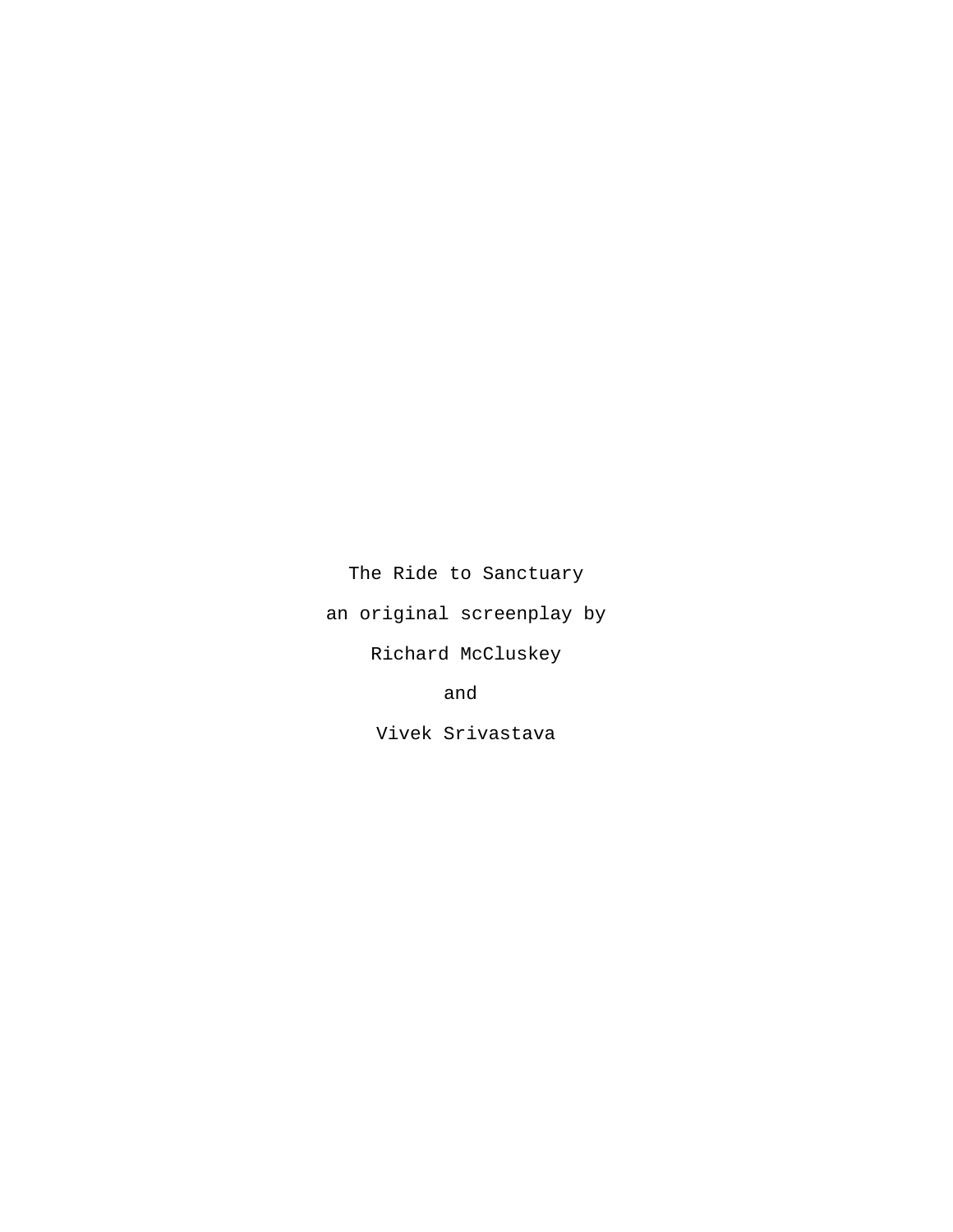FADE IN:

EXT. DOWNTOWN STREET - NIGHT

It's approaching midnight in the central business district. A string of cabs lies in wait at the foot of a looming skyscraper. The streets are mostly empty, except for the odd executive on the way home from a long day at the office.

JASON emerges from a revolving door into the cold winter night. He is dressed well, wearing a dark suit and trench coat, and holding a black leather briefcase. Jason is good looking, with dark eyes and jet black hair slicked back precisely. He's a recent graduate, but has a brooding air about him; like a man carrying a lifelong grudge.

He pauses briefly to consider the sight of his breath in the air. He's been drinking all night, celebrating a recent promotion, and considers the train station across the street.

Jason walks towards one of the cabs, and opens the door.

JASON Can you take me to Sanctuary?

The driver is SALEEM, an immigrant. He is only 48, but he looks and feels much older. He is unshaven, but still bright and friendly looking. He has light eyes which look at Jason in the rear-view mirror.

> SALEEM (thinking) Hmm... that's not close you know. There is a train that goes there. You know that?

JASON I know, but it's slow. And it's freezing out there... (beat) I have the money.

SALEEM OK, OK. Let's try.

Jason gets in the car and closes the door. He is sitting directly behind the front passenger seat. He doesn't buckle his seat-belt. He places the briefcase next to him carefully. The cabbie flicks on the meter.

INT. TAXICAB - CONTINUOUS

JASON

Thanks.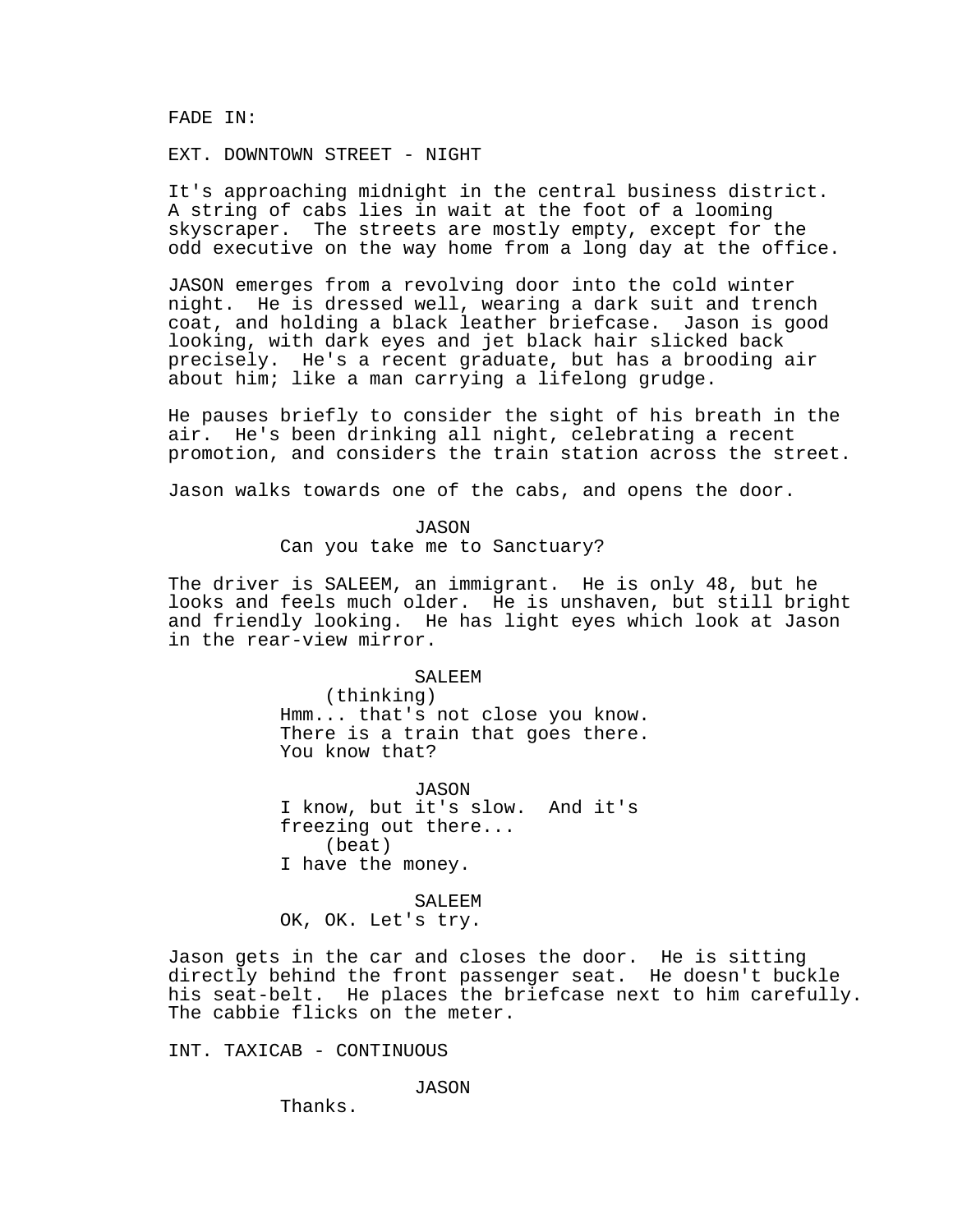SALEEM Ehh, I don't mind a long drive. A change is nice once in a while, you know?

Jason doesn't want to enter a long conversation with the cab driver. He leans his head against the window and enjoys the cool glass against his sore forehead.

## JASON

Yeah.

SALEEM It's crazy in the city. So many insane drivers. Nobody knows how to drive.

## JASON

Mmm.

SALEEM Everybody in a rush. Look at this guy.

The cab pulls up to a traffic light alongside a silver Porsche. The driver is a middle-aged man with a tan. A young blonde woman in a cocktail dress is sitting in the passenger seat. The man in the other car looks over at the cab briefly, and Jason dazedly watches. As the light changes the driver accelerates and pulls away with a screech.

SALEEM (CONT'D)

Lawyer.

JASON (laughing) How can you tell?

#### SALEEM

Oh, it's very obvious. Everyone has a way of driving. Lawyers, they all drive the same way: for show. See that girl in the passenger seat? She is for show too.

JASON What about that guy?

(pointing) In the hatchback?

### SALEEM

(thoughtfully) He must be an entrepreneur. He has that car because of good mileage. He does his homework.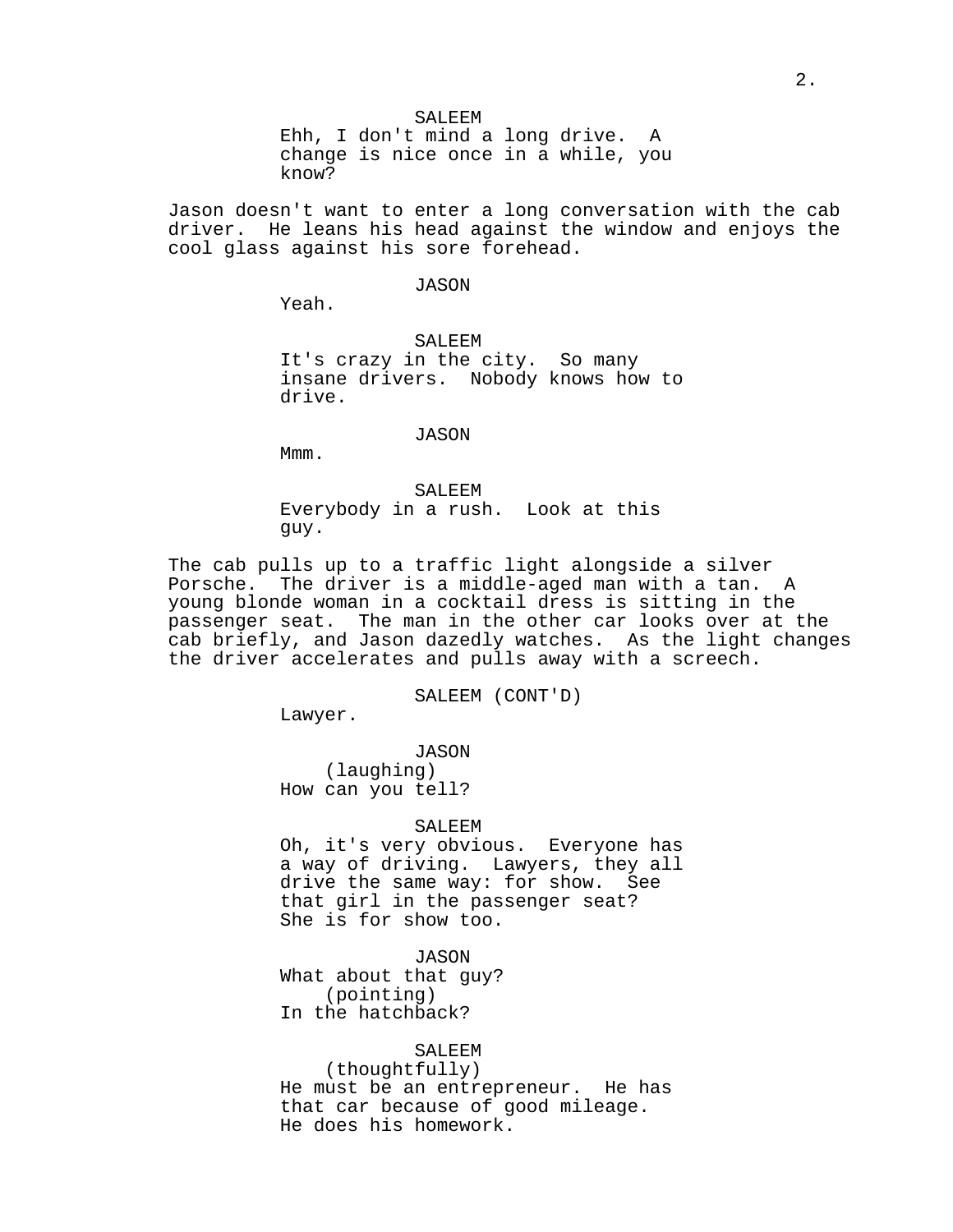Jason sits up straight. He is interested in the cab driver's analysis.

> JASON What about me? I don't drive a car... can you tell what I do?

SALEEM Oh, you are a banker. That is certain.

Jason is taken aback, and a little perturbed that the cab driver sized him up so easily.

> JASON What makes you think that?

## SALEEM

Because of your clothes. They are too nice for a young man. Only the bankers have so much money to spend on clothes... and cabs... and nice briefcases.

Jason puts his hand on the briefcase self-consciously.

SALEEM (CONT'D) And you never seem happy, you bankers. Always with faces that are thinking. Thinking about what, I wonder?

JASON And I suppose cabbies are the happiest people in the world?

Jason doesn't mean for this to sound insulting, but it does.

SALEEM No. We aren't.

JASON Look, I didn't mean--

# SALEEM

(interrupting) But you are right. Every driver I know is miserable. They complain about their kids, or their wives... about how much better it is back home. Cab drivers have a way of driving too. (laughs) Jason's CELL PHONE vibrates and he pulls it out of his pocket. (MORE)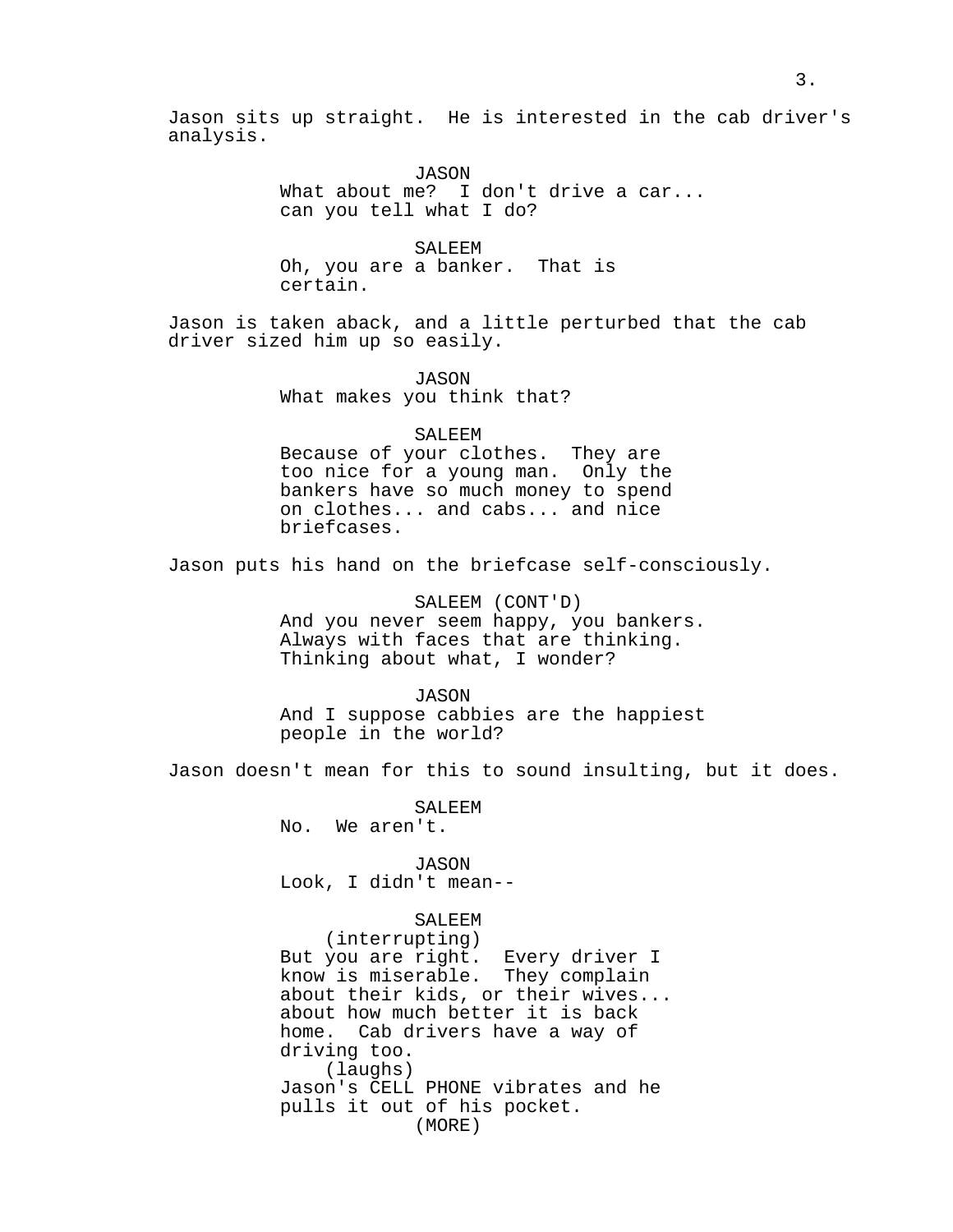SALEEM (CONT'D) He looks at the text message dismissively and puts the phone away. He's not interested.

JASON How's your night going?

SALEEM It's been quiet. Which is typical.

JASON (incredulously) Do you actually like driving a cab?

SALEEM It's what there is to do.

JASON There are lots of things to do.

SALEEM Not for all of us. Back home, maybe. Here, no. So I drive.

Jason pulls out a cigarette and lights it. He pauses.

JASON

Do you mind?

Saleem eyes the prominent "No Smoking" sign pasted to the window before...

> SALEEM Go ahead. Just please roll down the window.

Jason rolls down the window. The brisk night air blows into the cab.

> SALEEM (CONT'D) I just quit three months ago.

> > JASON

Oh, sorry.

Jason self-consciously blows his smoke out the open window. Jason nervously tries to change the subject.

> JASON (CONT'D) How long have you been driving for?

SALEEM Tonight or in my life?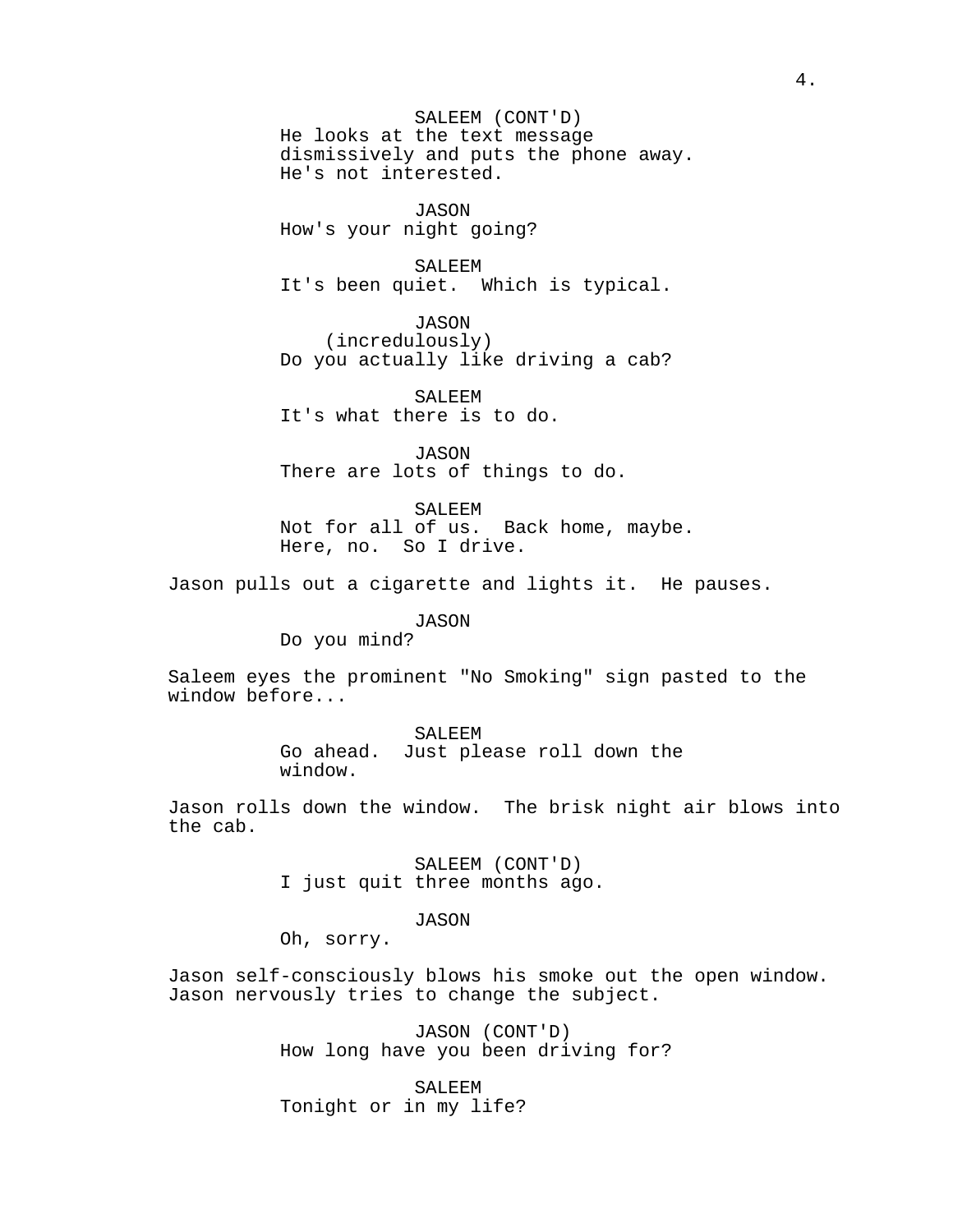Both, I guess.

SALEEM I first drove in this country in 1982. Today I started at two o'clock.

JASON (contemplating) 1982? Shit, that's a long time.

Saleem nods. Jason fidgets with his cigarette.

SALEEM I took some years off. Did something different when my daughter was young.

Suddenly, a GARBLED MESSAGE comes through on the CB radio. It is difficult to understand.

> TAXI DISPATCHER Car fifty-seven ... (gibberish) ... location?

Saleem picks up the radio handset.

SALEEM (into the handset) This is Car fifty-seven. I have a fare going to the west end.

TAXI DISPATCHER (gibberish) ... how far?

SALEEM

Sanctuary.

TAXI DISPATCHER Good luck ... (gibberish) ... fare back from there... (gibberish) ... when you're back in the city.

Saleem puts down the handset. He lets out a substantial sigh.

> JASON Did I just get you in trouble?

SALEEM They think they know better than us. They know nothing. Just a hand in my pocket. (beat) What was I saying?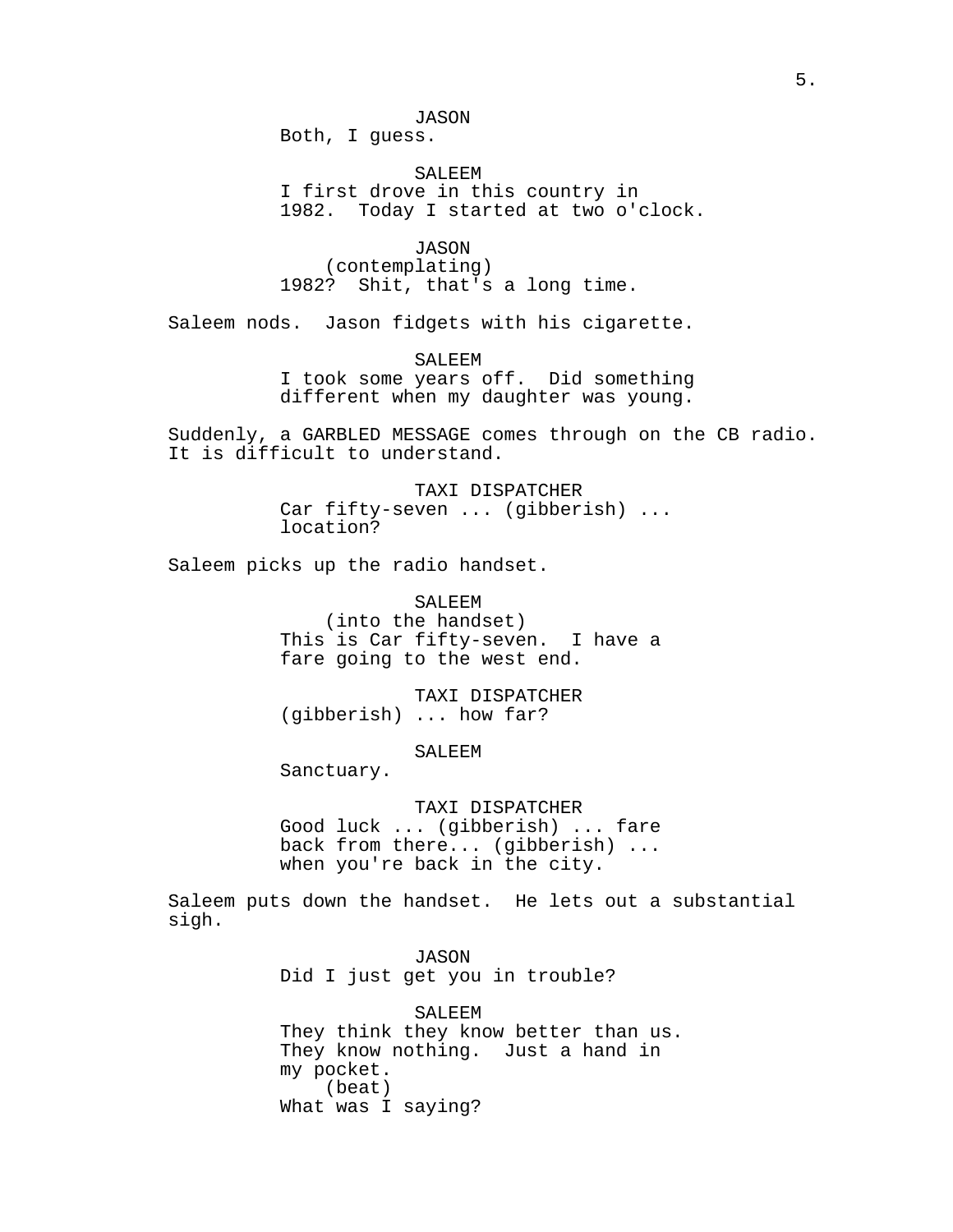JASON You were talking about your daughter. Saleem is caught off guard by this reference. SALEEM Oh... uhhh, when she was young I ran a store. But I had to come back to driving. (beat) And you sir, do you have any children? Jason lets out a big laugh. JASON No. Certainly no kids. (beat) None that I know of at least. Saleem doesn't react to the joke. Jason can't tell if his humour is lost on Saleem or if he's simply choosing to ignore the comment. JASON (CONT'D) Bankers don't exactly have time for kids, anyway. SALEEM It's funny how the ones with the time don't have the money... and the ones with the money don't have the time. Jason feels around in his pocket. His CELLPHONE is vibrating. He looks at the caller ID with a mixture of confusion and exasperation. He tosses his half-smoked cigarette out the window. JASON (to Saleem) Sorry. Just a sec. (into phone) Hello?... Yeah, hi... Uh, thanks, how did you--... No, that's OK... I'm doing good. Uh, and you? How's school?... Jason is looking out the window, disinterested. It's clear from his tone that he just wants the conversation to end. JASON (CONT'D)

Anyway... sorry, I am actually kind of in the middle of something... no, no, that's OK. I'll call you, OK?... Good night.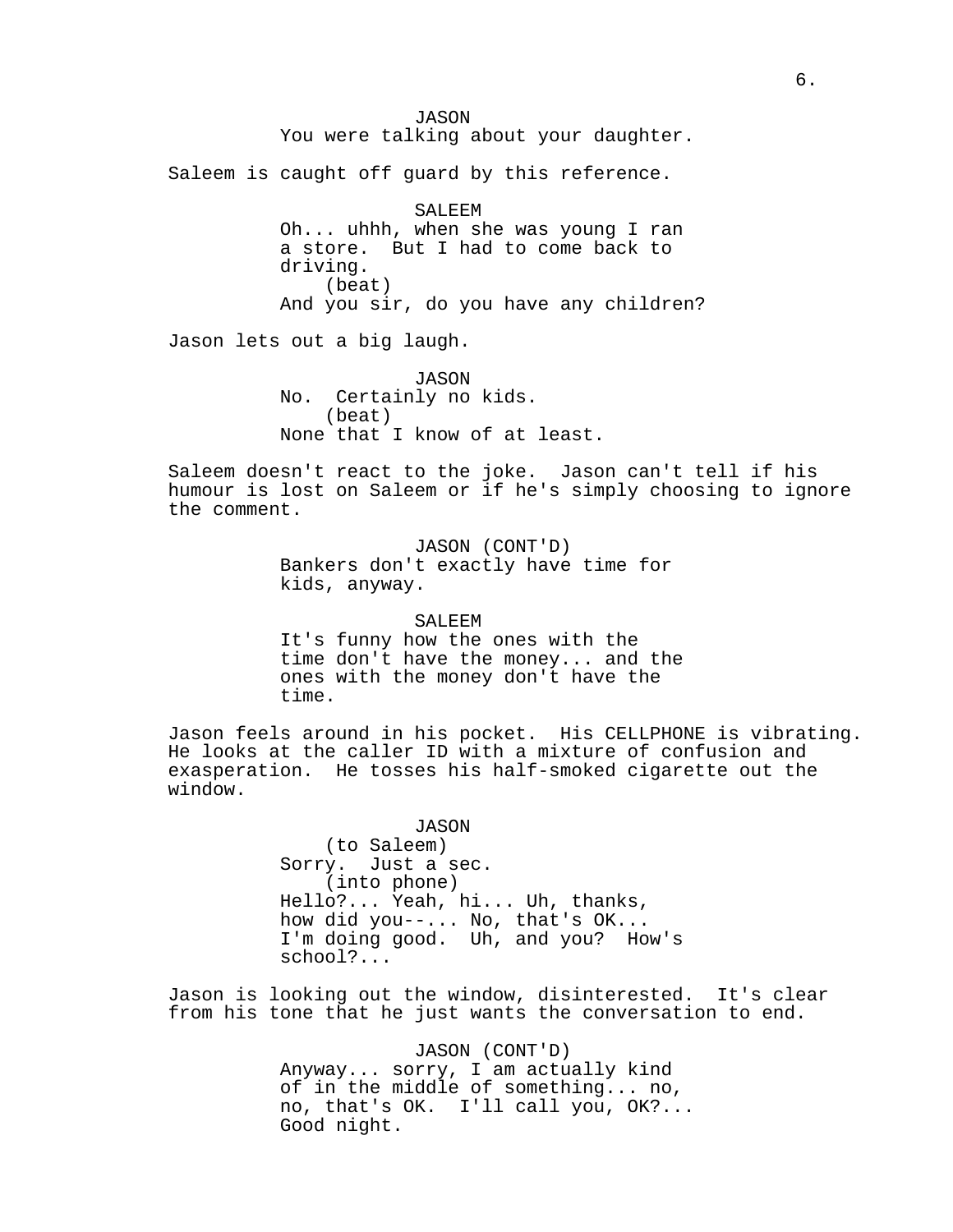SALEEM One of your girlfriends?

JASON

(laughing) No. (beat, not laughing) I mean, not anymore.

SALEEM

I'm sorry.

JASON

No, it's fine. It was for the best. You know, with work and everything.

SALEEM

What, you can't have both? You're young! You have energy. How old are you?

# JASON

Twenty-five.

SALEEM

That's all? When I was your age, I had three girlfriends. (pause) At least three girlfriends. So if this one isn't your girlfriend, who is?

JASON

(hesitant) No time for a girlfriend these days. I've been working twelve hour days all this month.

SALEEM I work twelve hour days, too. But I still had time for a family.

JASON (hesitantly) You don't anymore?

Saleem waits a while before answering.

SALEEM They're not around anymore. (beat) My wife wasn't so happy, I guess. So she moved back to Iran with my daughter.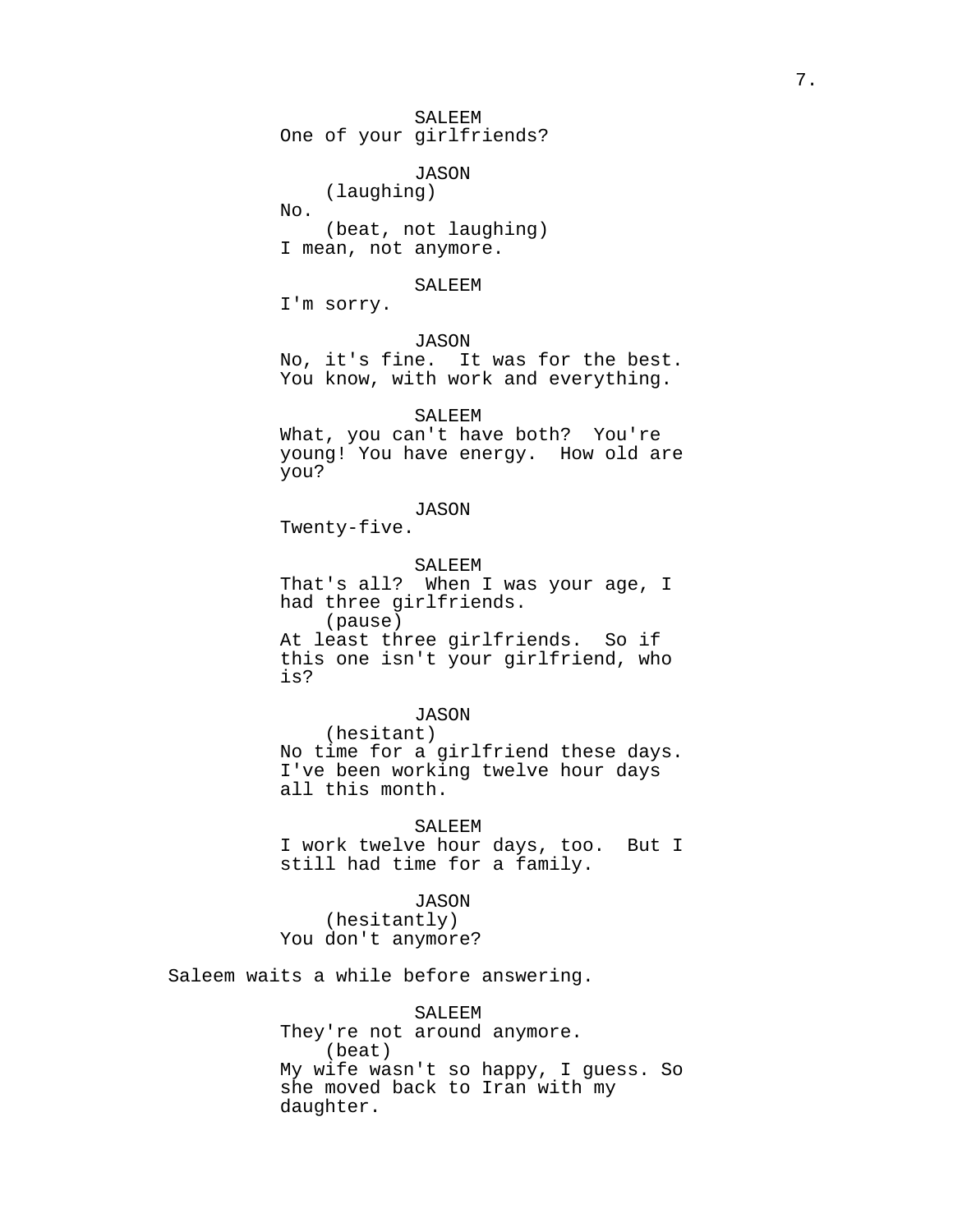## JASON

Iran? Why?

Jason is clearly asking why anyone would want to move to Iran. Saleem pauses for a moment, before answering a wholly different question...

### SALEEM

I don't know. There must have been something missing in her life. It's probably not easy being married to a cab driver, you know. Twelve hour shifts, seven days a week. I'm never home and there's never any money. Women need security. You're lucky - you have a good career.

### JASON

Well, it's OK. It's a lot of hours. I mean, maybe not as many as driving a cab... but it's a lot.

### SALEEM

But you must get paid well. I probably will make less all weekend than what you made today.

Jason is embarrassed at the realization that this is probably true.

> SALEEM (CONT'D) It must be nice. You're a lucky guy.

JASON (dismissively) It's no big deal.

#### SALEEM

Hey, don't say that. You should be grateful. I work a lot to earn very little. I would be very happy to work in a nice building down--

Saleem is interrupted by a BUZZ coming from Jason's pocket. Jason chooses to ignore it this time.

JASON

It's really not all it's cracked up to be. I have to deal with a lot of assholes.

Saleem shrugs and gestures to the world around him. Jason understands the point.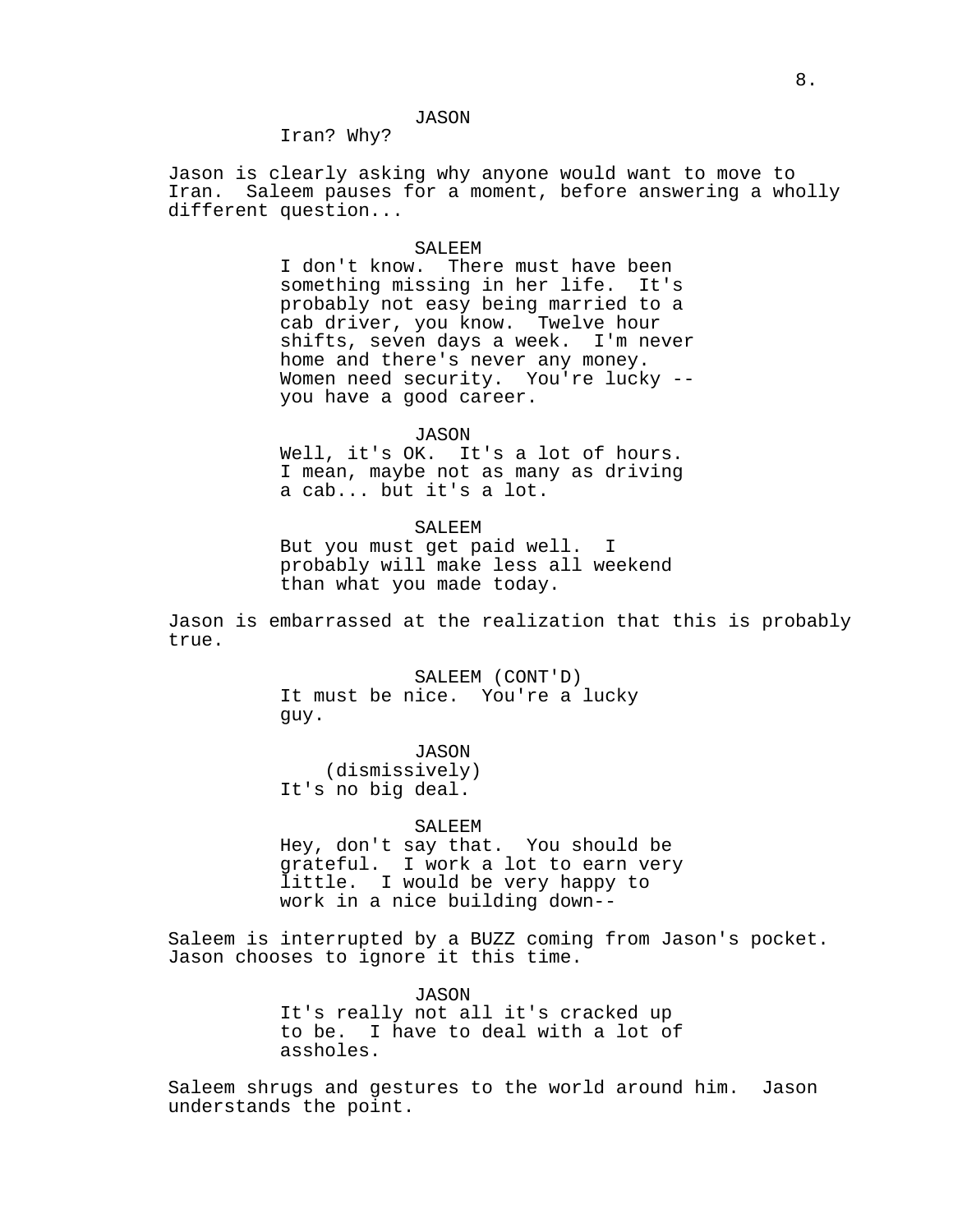Saleem glances at the clock which reads 10 to the hour. He very suddenly straightens up in his chair and turns his head.

SALEEM

I should buy gas.

Without flinching Saleem spins the car in a perfect U-turn into the gas station on the other side of the street. He pulls up to a gas pump on the driver's side.

> SALEEM (CONT'D) I will only be one minute. And I will turn off the meter for you.

Saleem looks at Jason as reaches for the meter.

JASON Uh, you really don't have to -- it's no big deal.

SALEEM No, no. I insist.

JASON (bemused) OK, uh, sure.

Saleem pauses the meter and smiles at Jason. He exits the car.

While Saleem fills the tank, Jason pulls out his cell phone. He has several text messages which he goes through one by one:

**"Who's the most rock and roll, Elton John or Billy Joel?"**

Jason smiles and moves on to the another text:

### **"Drinks Friday?"**

He moves on to the next message:

## **"Jason, are you coming home tonight?"**

He pauses on this one momentarily. Jason looks out the window to see Saleem paying for the gas and purchasing a lottery ticket. He looks back at his phone.

Saleem returns to the car and tucks his lottery ticket into the visor. As Saleem brings the engine to life, Jason pockets the phone.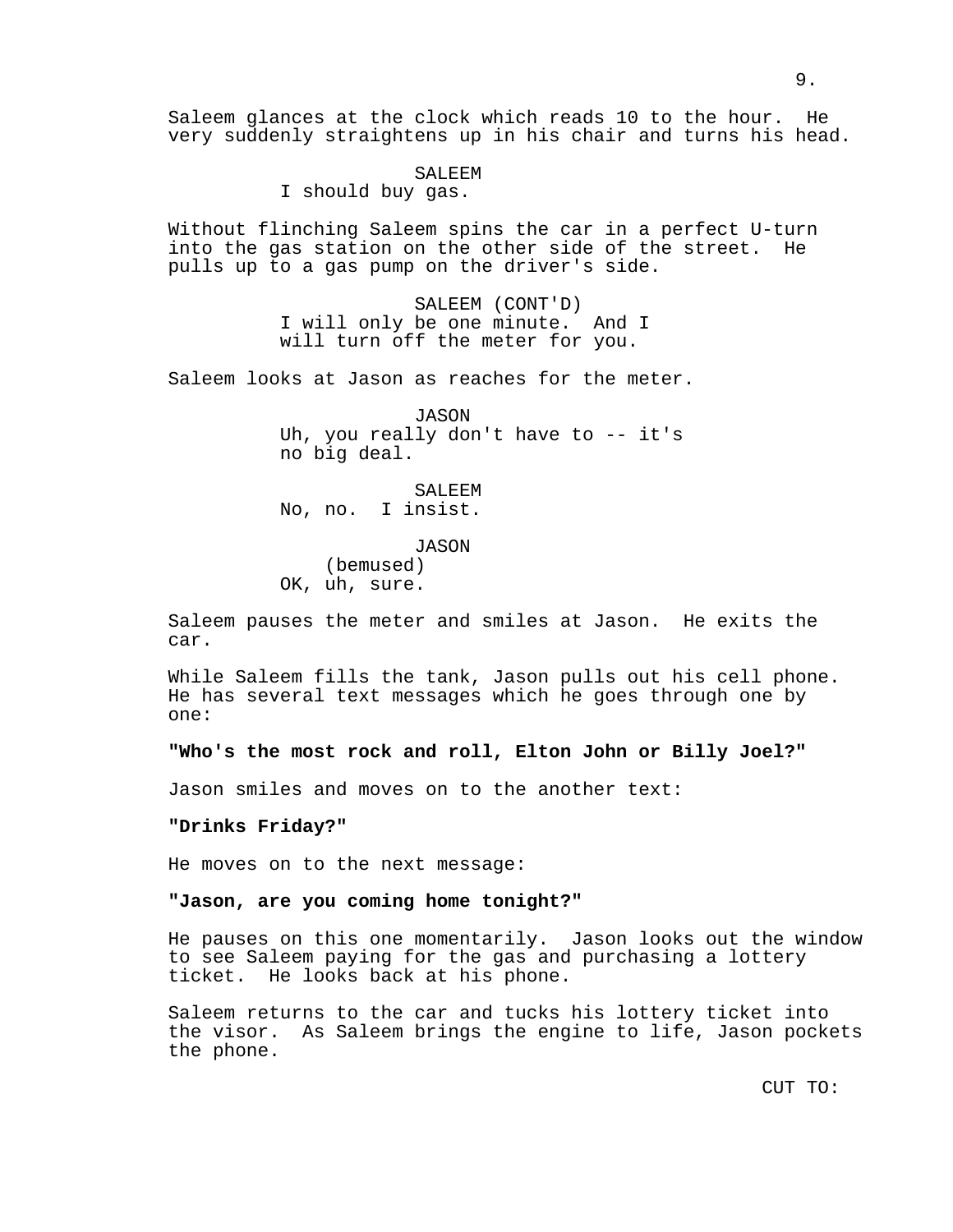The two have been driving in silence for a few minutes, and the highway is quiet with not many other cars. Jason is leaning his drunk head against the window. Saleem is paying attention to the road, and idly listening to the RADIO turned low. Jason pulls out another cigarette and lights it.

> JASON (suddenly) I got a promotion at work today.

SALEEM Oh, wow. Congratulations.

JASON (un-enthused) Yeah... That's why I was at the restaurant... they were celebrating.

SALEEM They were celebrating? You weren't celebrating?

Jason is clearly annoyed with this correction. However, he is more annoyed with himself for the statement than with Saleem.

### JASON

We were celebrating.

Jason opens up his briefcase and pulls out a shiny silver nameplate with Jason's name engraved in thick bold letters. Saleem peers through the rear-view window to get a better look.

> JASON (CONT'D) This is what they got me... to congratulate me.

Jason holds up the nameplate so Saleem can get a better view.

SALEEM Jason. Very nice. Now everyone will know who you are.

Jason laughs.

JASON I guess it means I'm important.

SALEEM That's exactly what it means. (beat) Look at what I get.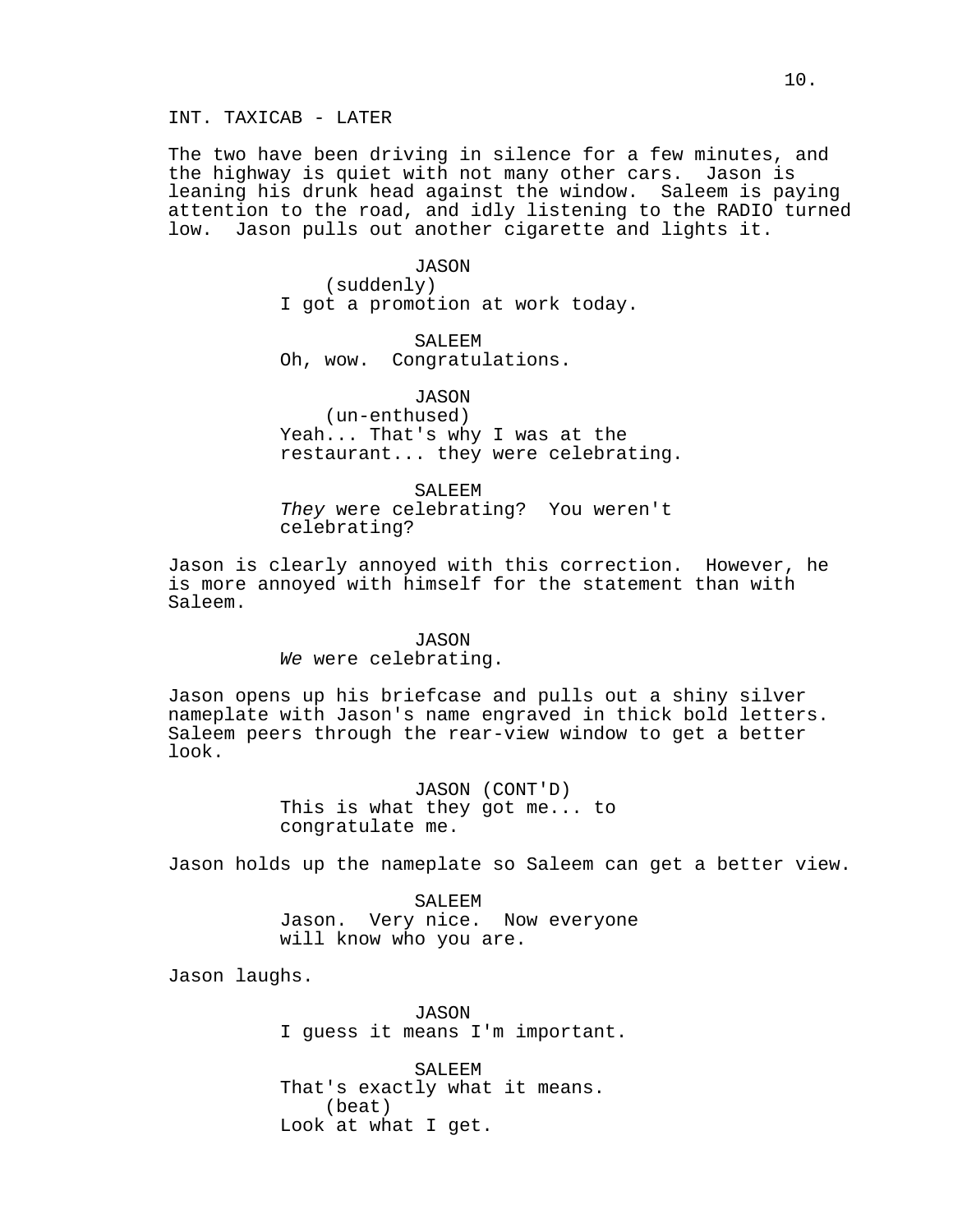Saleem motions to his taxi licence attached to the back of his seat. The licence contains Saleem's picture, his name, his identification number, and a phone number to call in case of complaints.

> SALEEM (CONT'D) I get a mug shot... and a phone number people can call if they don't like me. It makes me look like I've done something wrong. (beat) You can see why I'd rather have a shiny name tag.

Jason nods in understanding.

SALEEM (CONT'D) You earned that.

Jason smiles with this.

JASON I sat behind a desk for three years.

Jason points to Saleem's taxi licence.

JASON (CONT'D) That licence... (beat) That's something you earn.

Jason takes a long pause before tossing the nameplate onto the seat beside him.

> JASON (CONT'D) It's a glamourized paperweight... one more thing to hold down the desk. (sarcastically to himself) Otherwise it might just walk right off.

Jason's CELL PHONE buzzes yet again. Once again he chooses to ignore it.

Jason flicks his second cigarette outside and rolls up the window. His hands are cold from holding them close to the night air and he rubs them together to warm them up.

> JASON (CONT'D) Has anyone ever told you that you're like a bartender?

> > SALEEM

11.

Excuse me?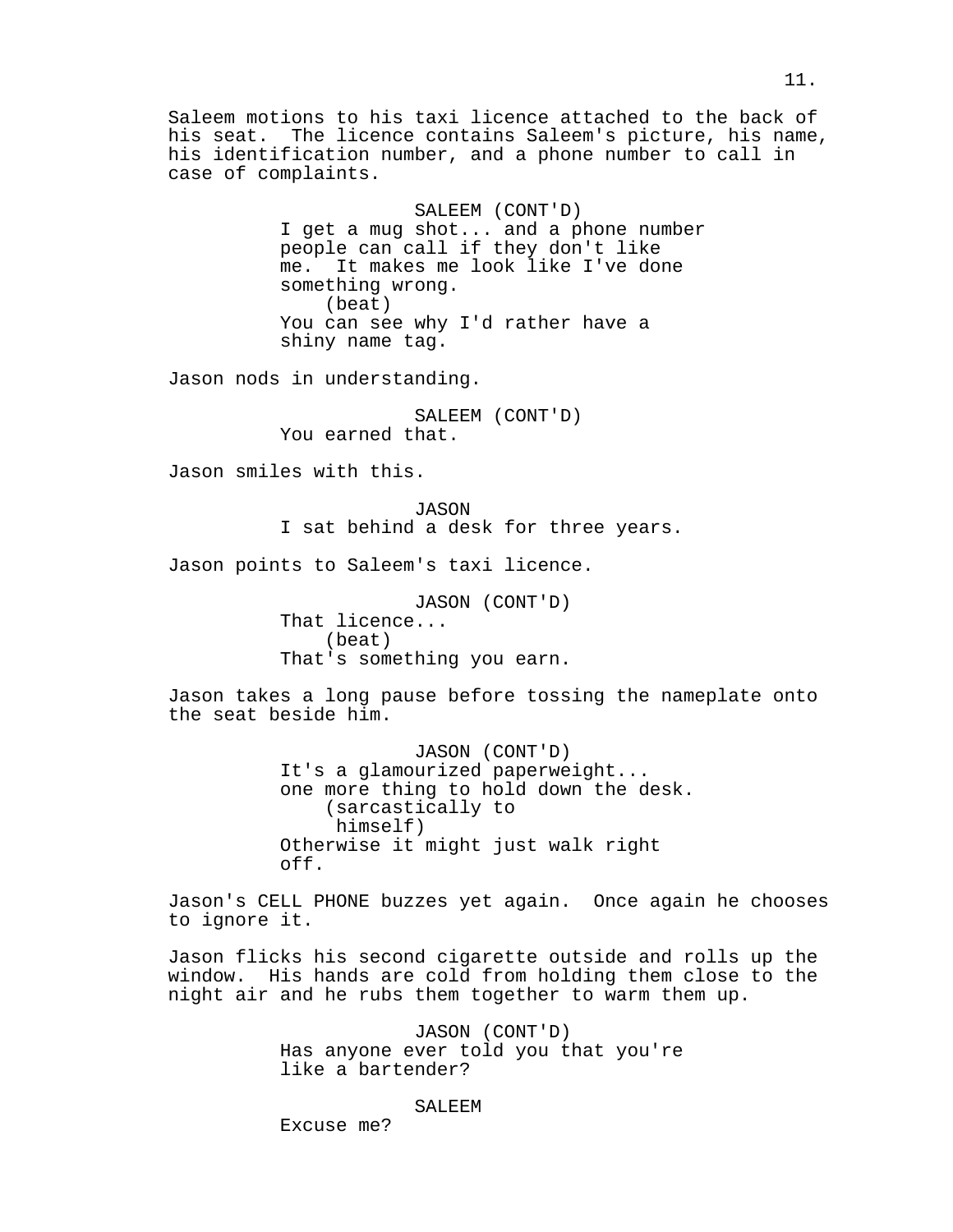JASON Like a bartender... easy to talk to. SALEEM Most people don't talk to cab drivers. Jason is surprised by this. JASON Really? If your passengers don't talk to you, and your family's in Iran... Jason trails off. JASON (CONT'D) (apologetic) I'm sorry it's really none of my business. SALEEM It's fine. (beat) My daughter and I used to talk after she moved. She would call for the first few years... first thing in the morning... tell me about her school day. (beat) Then she got older, and less interested in her father. Jason hesitates before asking the obvious... JASON When was the last time you called her? SALEEM What do I tell her? My life is not interesting. JASON (knowingly) You'd be surprised at what she might find interesting. SALEEM Maybe.

The conversation lulls and Jason stares blankly out the car window. The roads are almost empty, save the odd car flying by in the opposite direction on the freeway -- one blur of lights after another.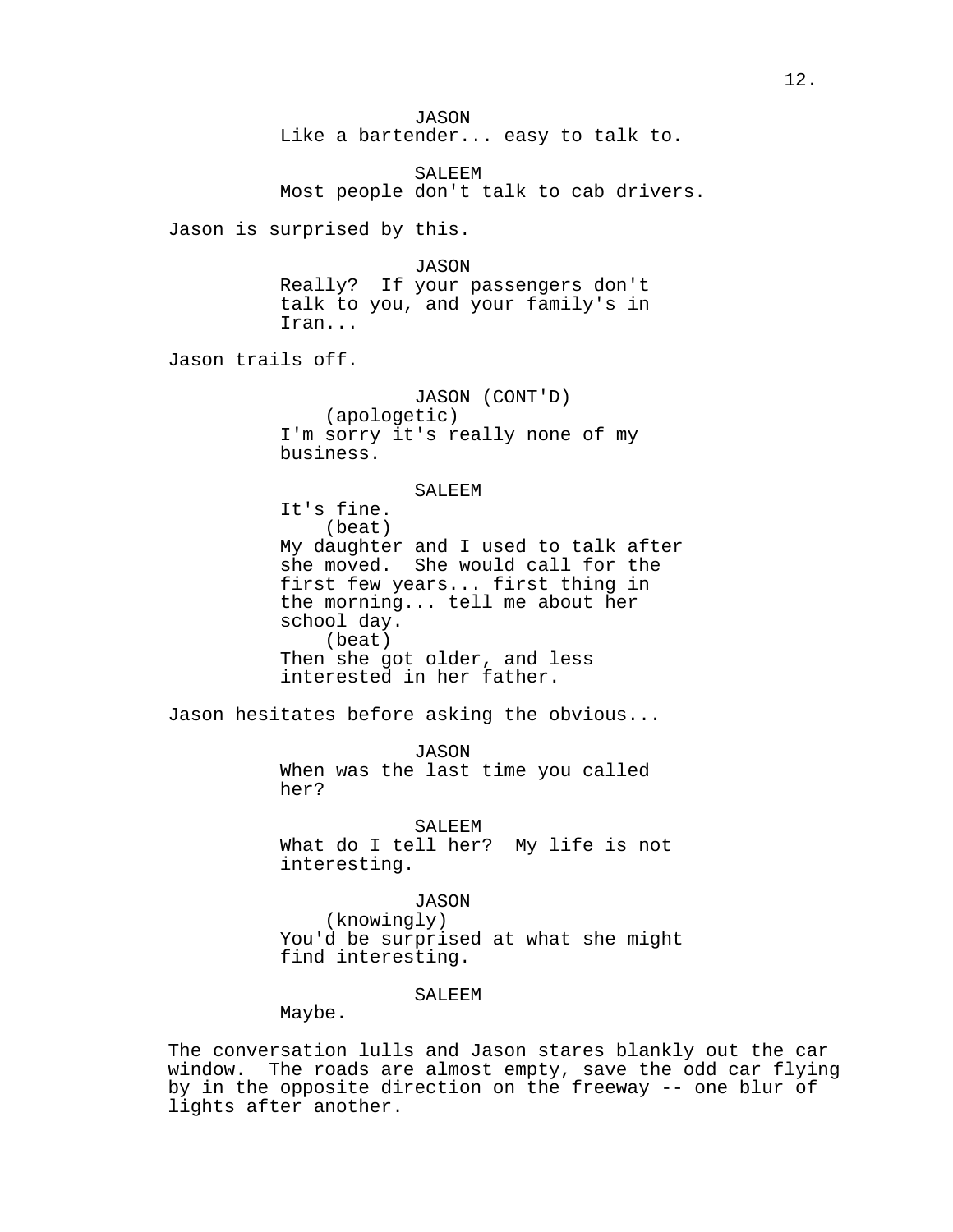Jason pulls out his phone, and opens the text message which reads "Jason, are you coming home tonight?"

He punches in response on his cell phone:

## **"I don't know. Don't wait up."**

Jason looks up at Saleem.

JASON Do you like people, Saleem?

SALEEM I don't think I understand the question.

JASON Do you like people? Talking with people... dealing with people. Do you enjoy it? (beat) I don't.

SALEEM I think everyone has something interesting to say.

Jason smiles, but his gaze remains focused out the car window.

JASON

Really? I think people are pretty boring. People talk and I just don't care. I don't care about their lives. I don't care what they do for a living. I laugh when I'm supposed to laugh and I feign sympathy when they expect it, but underneath it all...

Jason trails off.

## JASON (CONT'D)

You know when someone's telling you a joke, and the person who's telling the joke gets to the end, and they're all excited and this stupid smile creeps across their face because they know what's coming and they start to laugh, and maybe you even start to laugh because they're laughing... (beat) ...but they say the punch line and it just falls flat.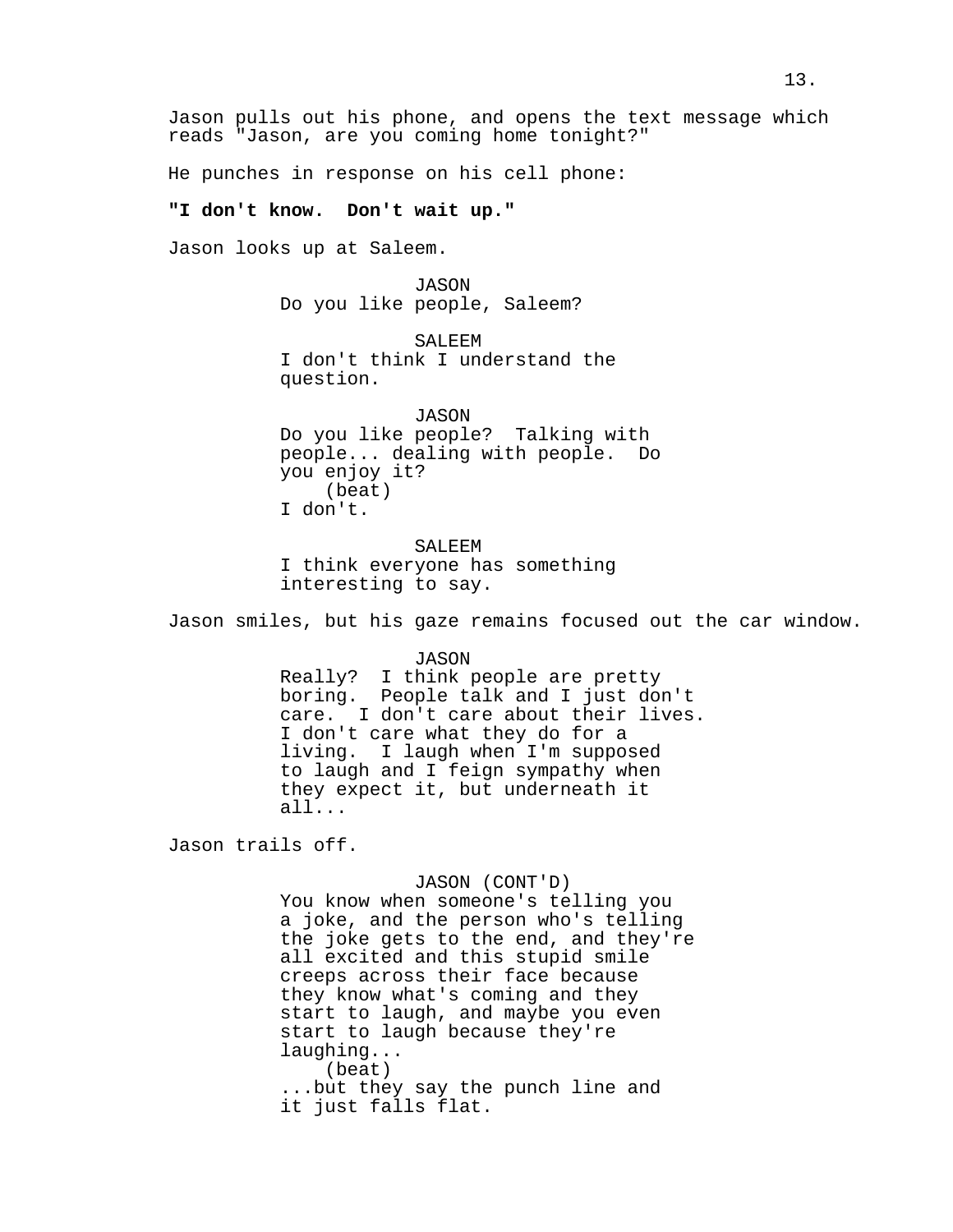Saleem is intently listening, but doesn't respond. Jason has become incredibly solemn and is looking at the blur of cars out the window.

> JASON (CONT'D) Life is speeding by... and I just don't get the punch line.

As Jason finishes, something comes on the CAR RADIO that interests Saleem. He turns up the volume and reaches to the visor and pulls down the lottery ticket.

# SALEEM

Sorry, one minute.

Jason watches as Saleem holds the ticket against the steering wheel. The ANNOUNCER on the RADIO calls out the winning numbers, and Saleem holds his breath.

> ANNOUNCER (on Radio) Eight, nine, eleven, twenty-four, thirty-seven and and your final number tonight is fifty-seven.

Saleem turns down the RADIO and tosses the losing ticket aside. He is a little embarrassed at having interrupted the conversation. Jason is embarrassed too, but only because he feels that he is saying too much.

> SALEEM I'm sorry. I always play.

Jason says nothing.

SALEEM (CONT'D) I know it's stupid, the lottery.

JASON You don't actually think you're going to win, do you?

Saleem considers this statement for a while before answering.

## SALEEM

I know, my chances are very slim. And I'm sure you can tell me exactly how slim. But when I'm holding the ticket, I have to believe that there is a chance they will call my number. I know it's stupid, but sometimes...

As SALEEM trails off, the cab passes the "SANCTUARY" sign at the city limits. The cab pulls off the freeway.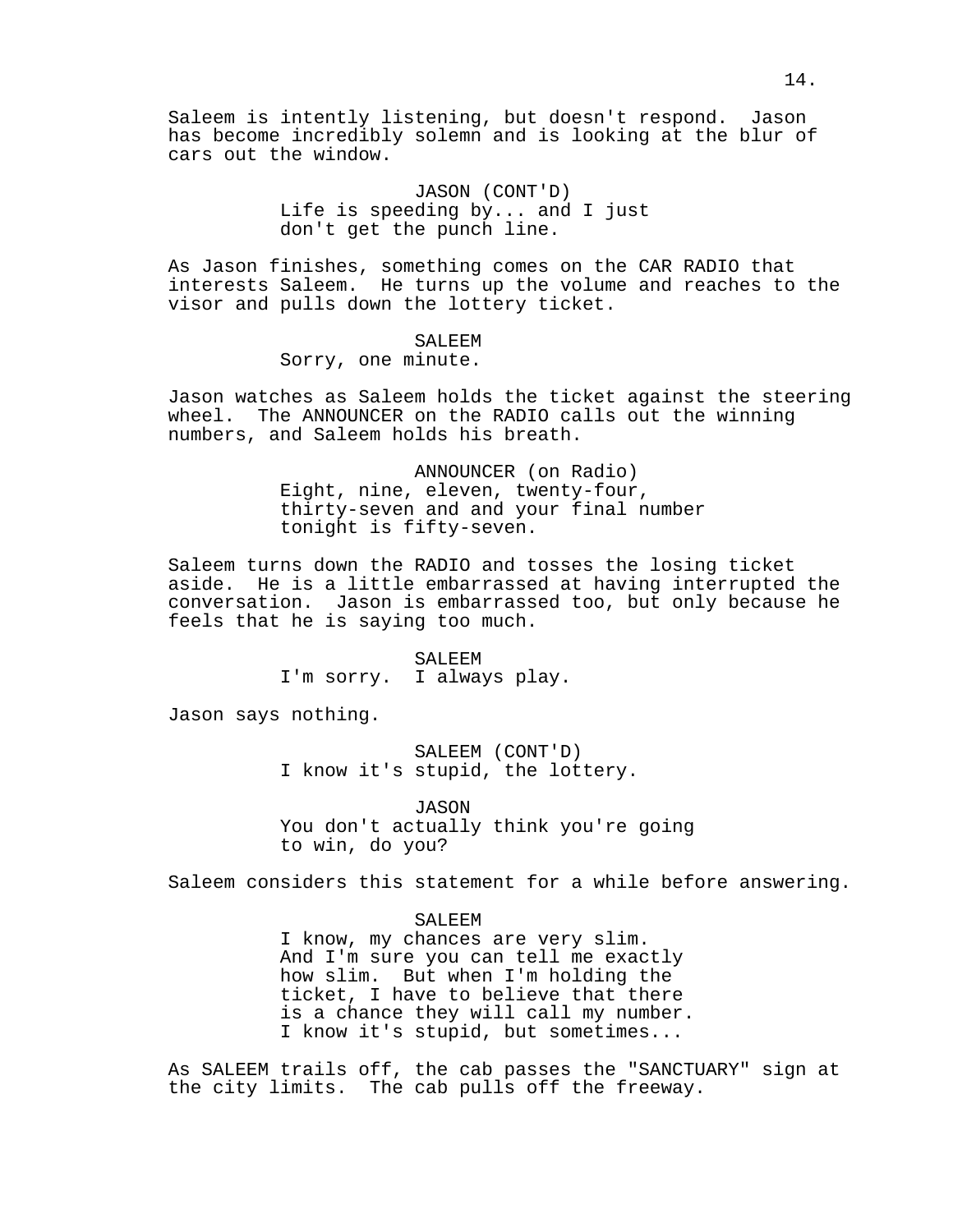SALEEM (CONT'D) ...sometimes I think it would be nice to live in place like this.

JASON You can, you've just got to work for it. Stop relying on lottery tickets.

SALEEM I tried working. Now I use lottery tickets.

JASON That's defeatist.

SALEEM It's realistic. Luck has never been on my side.

JASON What does luck have to do with it?

SALEEM

Oh, plenty.

Saleem looks out the window at the turn-of-the-century neighbourhood they're currently driving through.

# SALEEM (CONT'D)

Somebody worked quite hard a long time ago to be able to build these houses... (beat) I suspect your parents might have worked very hard. And I suspect you are quite lucky to have them as parents.

## JASON

(offended) Wait a minute...

# SALEEM

There's nothing wrong with that, but that's not my life. I need to cross my fingers and hope for winning numbers.

## JASON

Maybe you need to get off your ass and go out and work for it.

SALEEM Like I said, I tried working.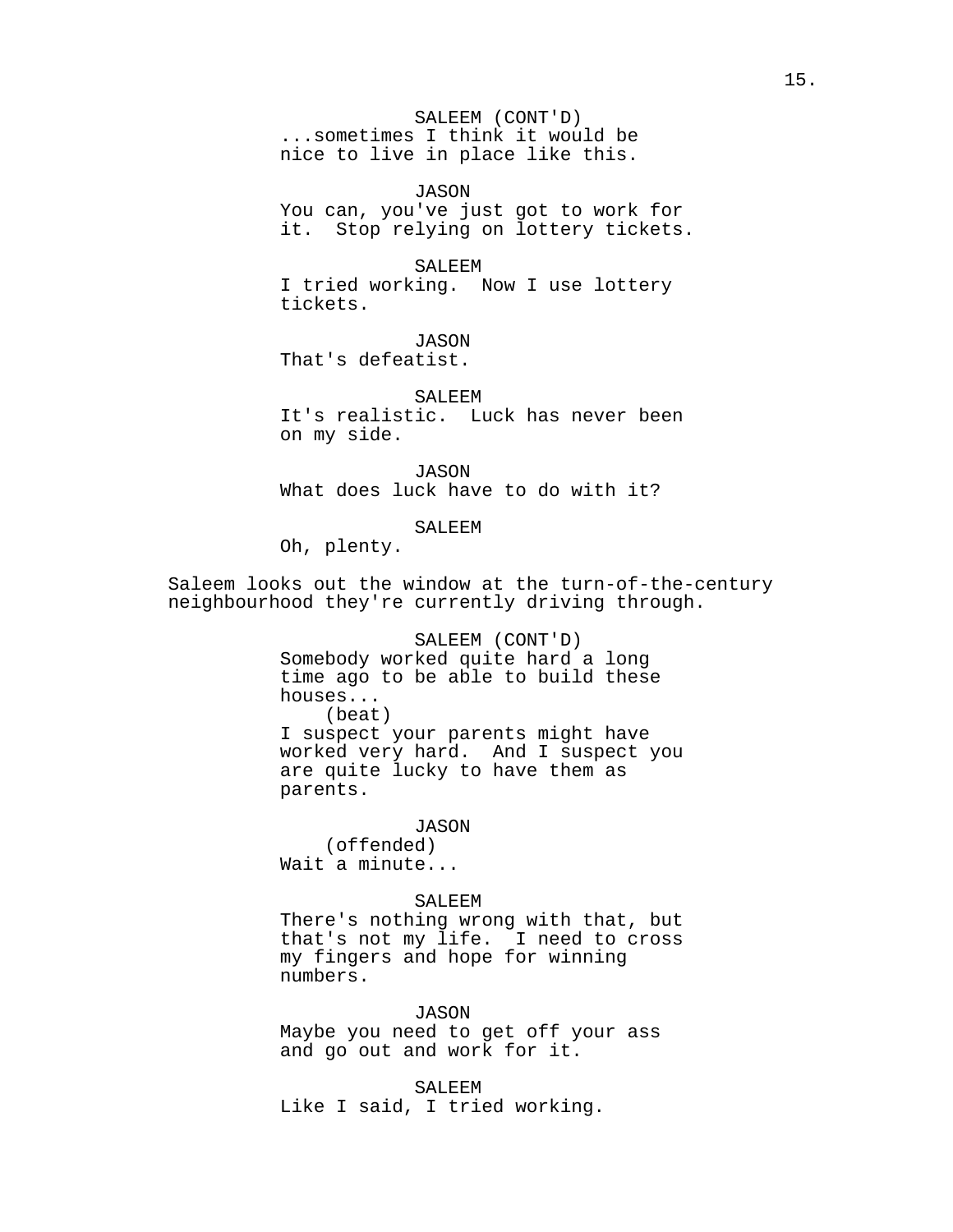JASON

Then work harder.

# SALEEM

(heated) Is that how you think it works? You work hard, you get rich, and life is happy? I worked hard... very hard. I had a good job, I raised money, I brought my family here. I did what I was supposed to do. But hard work isn't enough. You need luck too - and my luck ran out.

Jason decides to let Saleem speak.

# SALEEM (CONT'D)

I can't do my job here. I can't find work. I ran out of money. I lost my house, my wife, my daughter. You don't think I worked to keep those things? That's why I drive this taxi seven days a week when everyone else is sleeping. You should be grateful. You were born in this country, you have a mother and father that give you a nice house and opportunities--Jason has heard enough and interrupts...

## JASON

--hey, don't be so sure you know my life. I haven't had a father since I was in pre-school and all he left us was a house and a closet full of clothes. You can pick up a phone and call your daughter. You don't... but you could. I know you think I'm just some rich asshole with a shit load of money in the bank. But you're driving me to my mom's house and I'm probably going to be paying off student loans for the next fifteen years.

# SALEEM

(sarcastically) I should be so lucky to have your misfortune. Drunk on a work night and coming home to a mansion.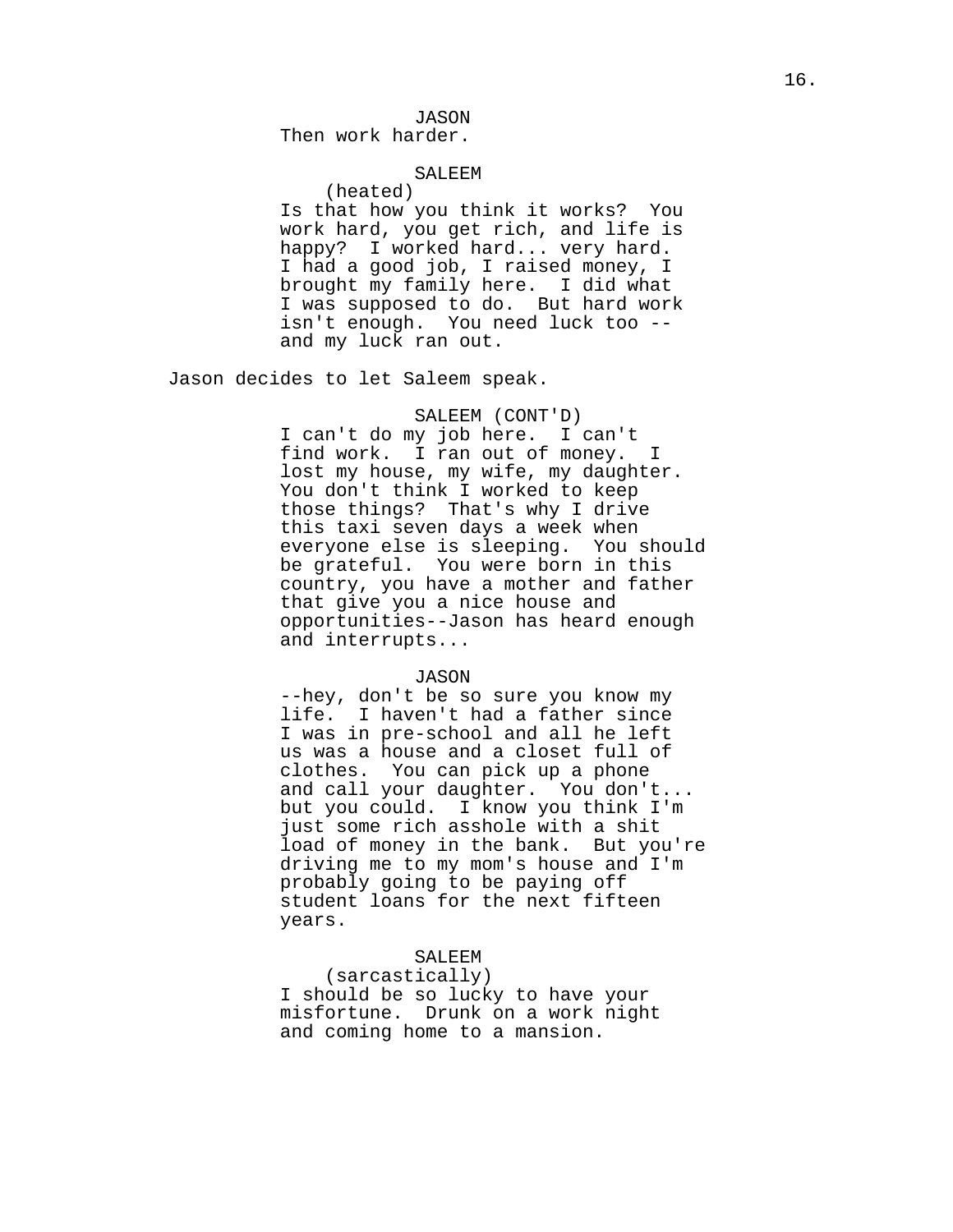# JASON

(laughing)

You know what's waiting for me at home? An incredibly lonely woman who lost her husband twenty years ago and has so little going on, the only thing that keeps her going - maybe the only thing that keeps her alive -- is me. But she doesn't know who I am. She doesn't know how everyday when I get home I secretly hope that she'll be gone. I don't even care where, just gone. But she's never gone... she's always there... waiting for me. (beat) And what am I supposed to do? Move

out and abandon her? She'll have nothing. And the thought of her in that house by herself...

Jason shakes his head.

# JASON (CONT'D)

So I stay... and I live under her thumb. I sacrifice twelve hours of my day to my job and the other twelve to her. And I hate her for it. I hate her so much sometimes. And I hate myself for wanting to get out so badly.

(beat)

That's the situation I'm in. And I don't sit around hoping some crapshoot will make it better for me.

SALEEM

Does getting drunk make it better for you?

JASON I think it's money well spent.

#### SALEEM

You should try hope. It's money well spent, too.

JASON

You have so much hope, Saleem... but so little action.

## SALEEM

Maybe... and it seems your problem is the opposite.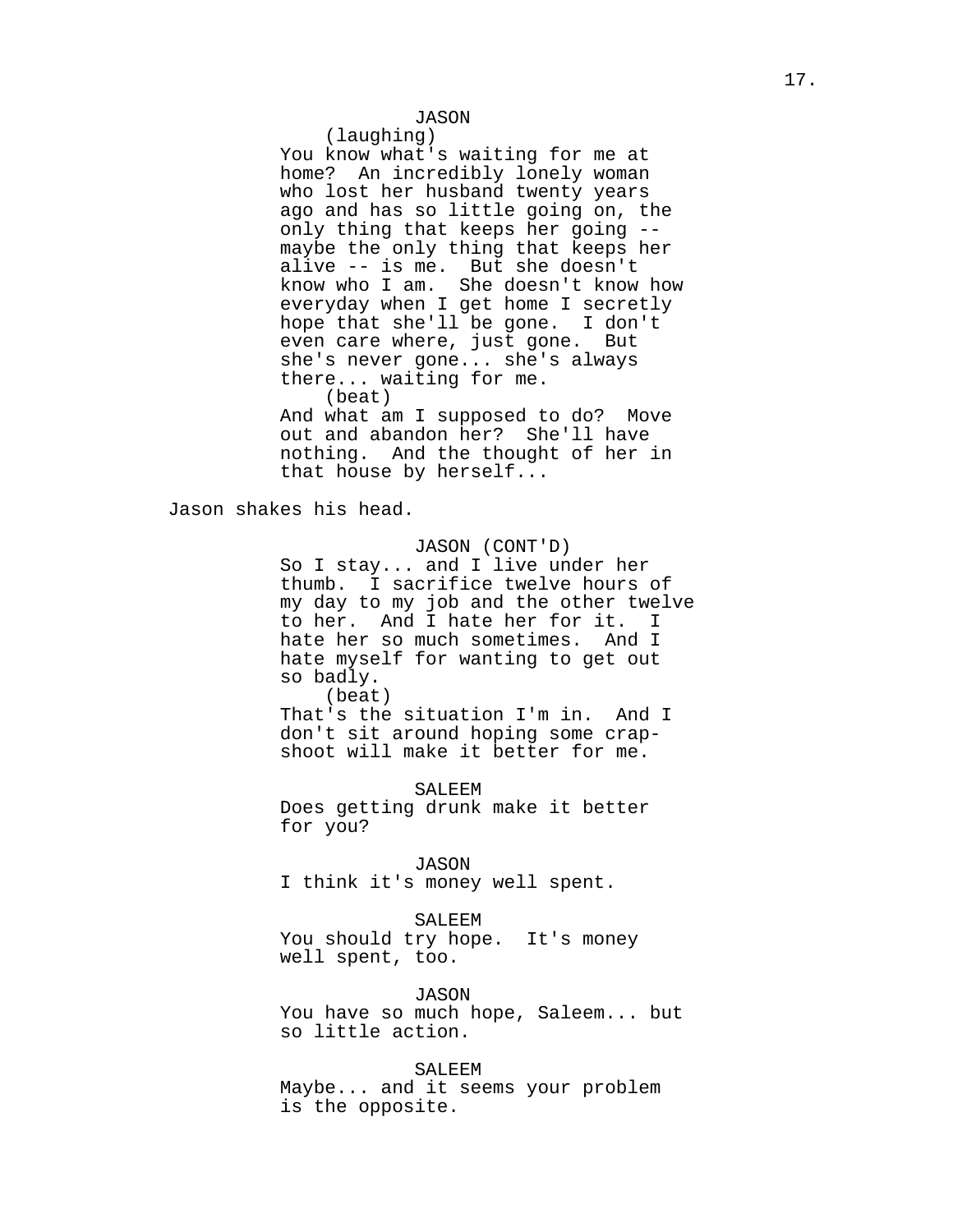JASON I'm really sorry. I think we missed the turn.

SALEEM It's OK, Sir. We can always turn around.

CUT TO:

INT. TAXICAB - LATER

Saleem and Jason have been travelling for the last few minutes in silence, each reflecting on the previous conversation.

> JASON It's this one on the left.

Saleem pulls into the driveway and puts the cab in park. It's a large two-story house in a nice residential neighbourhood. A fresh blanket of snow covers everything. Jason pulls out his wallet and hands Saleem some cash.

> JASON (CONT'D) Please. Keep the change.

Saleem accepts the money and thanks Jason. Jason sits back and doesn't move. He looks for a long time out the window at his house.

> SALEEM Aren't you going to go inside?

> > JASON

Not yet.

Jason reaches into his pocket and pulls out a cigarette. He contemplates lighting it for a minute, almost as if deciding between two distinct paths. He finally puts the cigarette away.

> JASON (CONT'D) You never told me what you did for a living.

SALEEM You're looking at it.

JASON No, I mean before. In Iran.